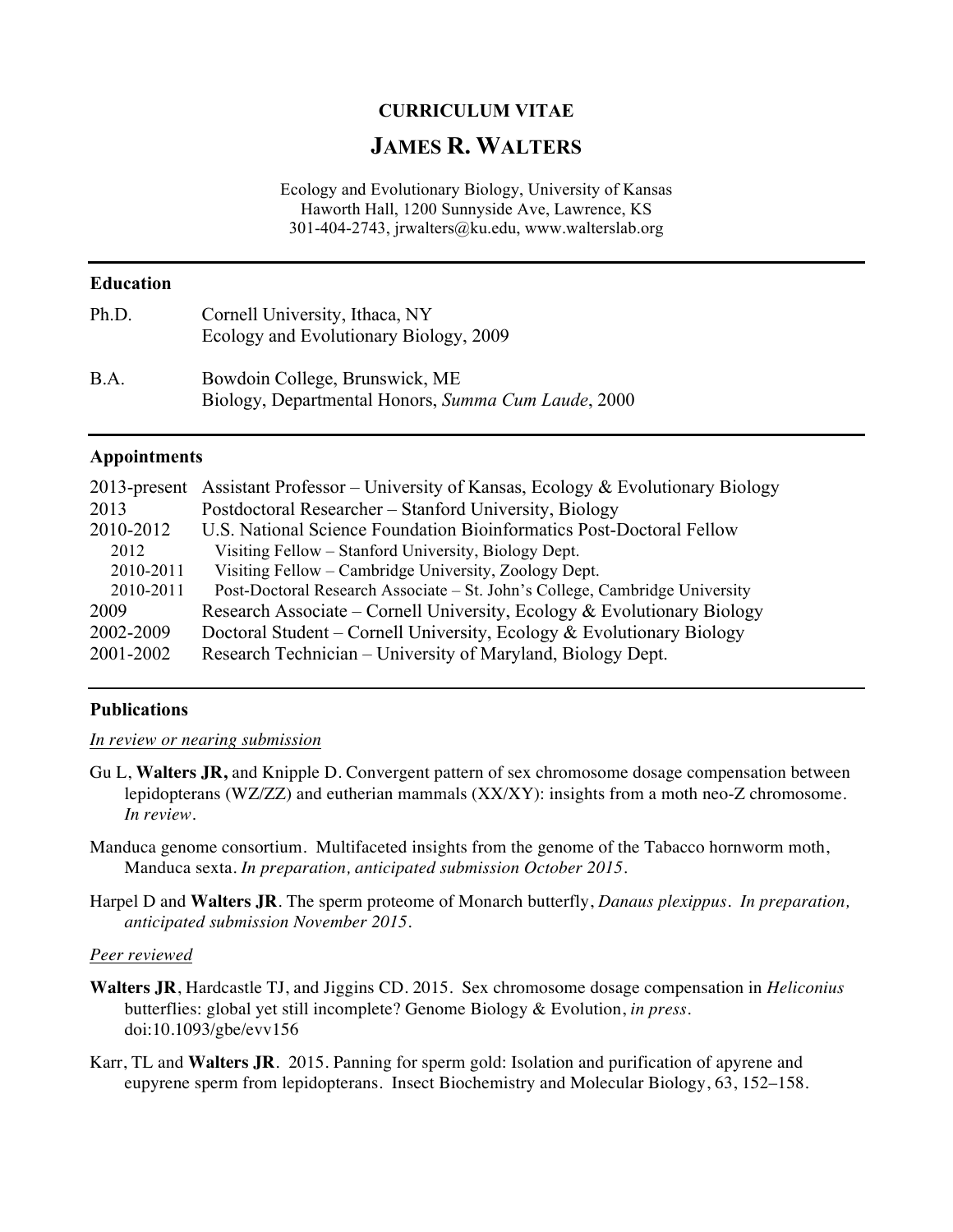- Harpel D, Cullen DA, Ott SR, Jiggins CD, **Walters JR**. 2015. Pollen feeding proteomics: salivary proteins of the passion flower butterfly, *Heliconius melpomene*. Insect Biochemistry and Molecular Biology, 63:7-13.
- Whittington E, Zhao Q, Borziak K, **Walters JR**, and Dorus S. 2015. Characterisation of the *Manduca sexta* sperm proteome: Genetic novelty underlying sperm composition in Lepidoptera. Insect biochemistry and molecular biology. 62:183-193.
- Martin SH, Dasmahapatra KK, Nadeau NN, Salazar C, **Walters JR**, Blaxter M, Manica A, Mallet J, and Jiggins CD. 2013. Genome-wide evidence for speciation with gene flow in *Heliconius* butterflies. Genome Research.
- Briscoe AD, Munos AM, Kozak KM, **Walters JR**, Yuan F, Jamie GA, Martin SH, Jacquin-Joly E, and Jiggins CD. 2013. Female behavior drives expression and evolution of gustatory receptors in butterflies. Plos Genetics, 9, e1003620
- *Heliconius* Genome Consortium **(**K Dasmahapatra & **JR Walters**, shared first-authorship, with 78 coauthors). 2012. A butterfly genome reveals promiscuous exchange of mimicry adaptations among species. Nature, 487, 94–98.
- **Walters JR,** Stafford C, Hardcastle J, and Jiggins CD. 2012. Evaluating female remating rates in light of spermatophore degradation in *Heliconius* butterflies: pupal-mating monandry versus adult-mating polyandry. Ecological Entomology, 37:4, 257–268. \*\*Distinguished as *Editor's Choice* for issue
- **Walters JR** and Harrison RG. 2011. Decoupling of rapid and adaptive evolution among seminal fluid proteins in *Heliconius* butterflies with divergent mating systems. Evolution, vol. 65 (10) pp. 2855-71
- **Walters JR** and Hardcastle TH. 2011. Getting a full dose? Reconsidering sex chromosome dosage compensation in the silkworm, *Bombyx mori*. Genome Biology and Evolution vol. 3 pp. 491-504
- **Walters JR** and Harrison RG.2010. Combined EST and Proteomic Analysis Identifies Rapidly Evolving Seminal Fluid Proteins in *Heliconius* Butterflies. Molecular Biology and Evolution vol. 27 (9) pp. 2000-2013
- Maroja LM, Andres JA, **Walters JR**, and Harrison RG. 2009. Multiple barriers to gene exchange in a field cricket hybrid zone. Biological Journal of the Linnean Society. 97(2):390-402.
- **Walters JR** and Harrison RG. 2008. EST analysis of male accessory glands from *Heliconius* butterflies with divergent mating systems. BMC genomics, 9: 593.
- Papa R, Morrison CM, **Walters JR**, Counterman BA, Chen R, Halder G, Roberts L, Kapan DD, Jiggins CD, Reed RD, McMillan WO. 2008. Highly conserved gene order and numerous novel repetitive elements in genomic regions linked to wing pattern variation in *Heliconius* butterflies. BMC Genomics 9: 345.
- Wright TF, Johns PM, **Walters JR**, Lerner AP, Swallow JG and Wilkinson GS. 2004. Microsatellite variation among divergent populations of stalk-eyed flies, genus *Cyrtodiopsis*. Genetical Research 84(1) 27-40
- Graustein A, Gaspar JM, **Walters JR**, Palopoli MF. 2002. Levels of DNA polymorphism vary with mating system in the nematode genus *Caenorhabditis*. Genetics. 161 (1) 99-107.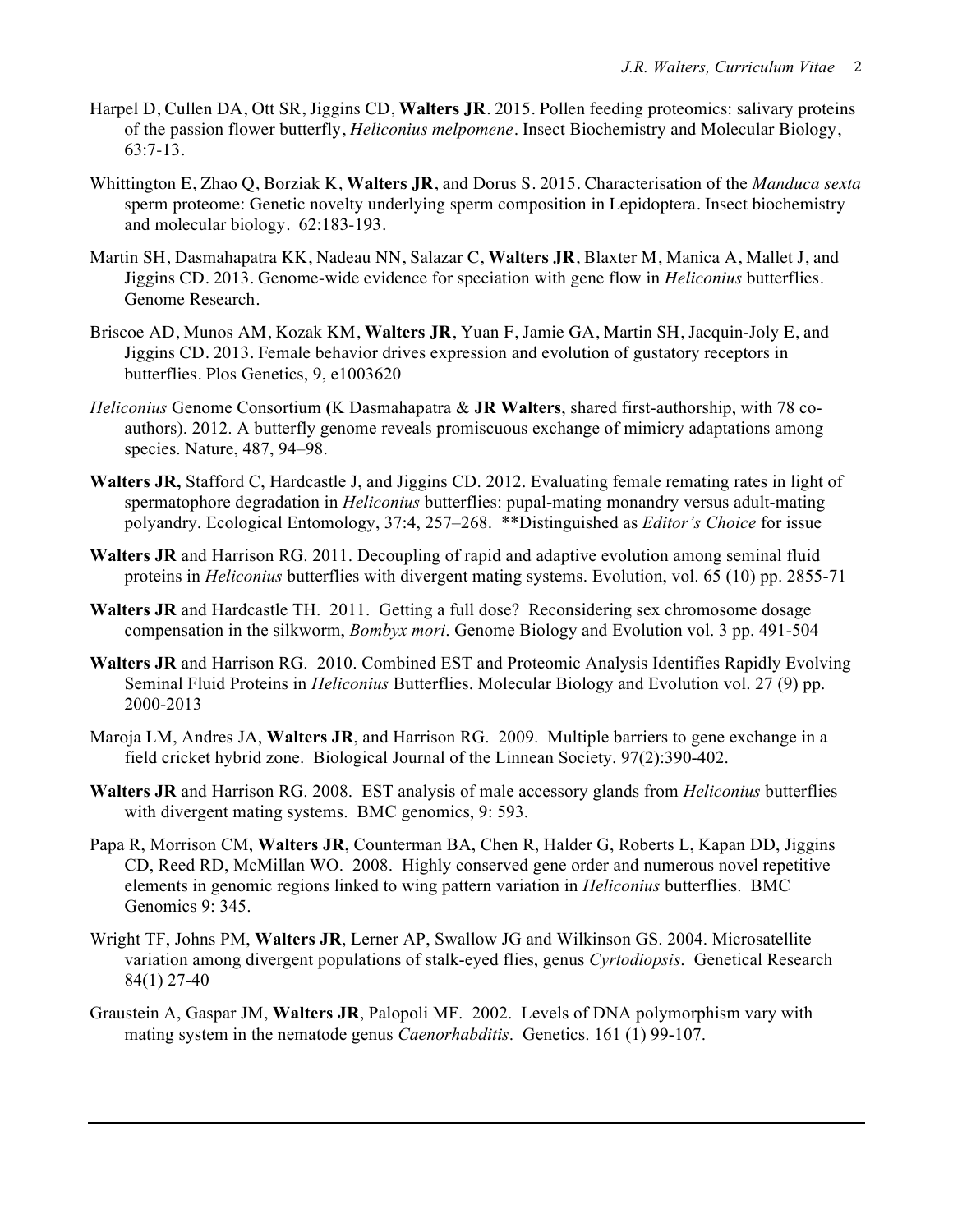# **Grants, Fellowships, & Awards**

# Research Grants

| 2015                                                | <b>Microsoft Azure for Research Award</b> . Advancing the annotation of novel genomes<br>through the application of cloud computing. (\$20,000 equivalent in cloud computing<br>resources)                                                                                                                                                                                                                    |  |
|-----------------------------------------------------|---------------------------------------------------------------------------------------------------------------------------------------------------------------------------------------------------------------------------------------------------------------------------------------------------------------------------------------------------------------------------------------------------------------|--|
| 2015                                                | University of Kansas General Research Funds. Parallel profiling of transcriptional<br>responses to infection in a butterfly and its protozoan parasite. $(\$7,870)$                                                                                                                                                                                                                                           |  |
| 2014                                                | National Science Foundation. DEB-1457758. Female heterogamety and constraints on<br>the evolution of sex chromosome dosage compensation: a test in Lepidoptera. PI: JR<br>Walters. (\$711,000)                                                                                                                                                                                                                |  |
| 2013                                                | British Consulate, UK-US collaboration seed funding. Evolutionary genomics of genetic<br><i>imprinting.</i> £3,000.                                                                                                                                                                                                                                                                                           |  |
| 2010                                                | <b>Capacity Challenge Grant, The Genome Analysis Center [Norwich, UK]: RNAseq</b><br>transcriptome analysis of adaptively divergent phenotypes in Passion-flower butterflies<br>(Genus: Heliconius) (£40,000 equivalent in sequencing services; JRW primary author, PI:<br>Chris Jiggins)                                                                                                                     |  |
| 2010                                                | John Fell Fund, Oxford University: Molecular evolution of sex-linked and sex-biased<br>genes in moths and butterflies (£42,450; JRW primary author, PI: Judith Mank)                                                                                                                                                                                                                                          |  |
| 2006                                                | <b>National Science Foundation Doctoral Dissertation Improvement Grant: Effects of</b><br>mating system on accessory gland evolution in Heliconius butterflies (\$11,970)                                                                                                                                                                                                                                     |  |
| <b>Grants Pending</b>                               |                                                                                                                                                                                                                                                                                                                                                                                                               |  |
| 2015                                                | <b>National Science Foundation.</b> ABI. doseR: a novel linear modeling framework for dosage<br>compensation analysis. PI: JR Walters.                                                                                                                                                                                                                                                                        |  |
|                                                     | Smaller Research Grants (less than \$2000)                                                                                                                                                                                                                                                                                                                                                                    |  |
| 2011<br>2004-2007<br>2005-2008<br>2007<br>2004-2008 | Weis-Fogh Trust Fund [Cambridge]<br>Andrew W. Mellon Foundation [Cornell] (3x)<br>Cornell University Sigma Xi (3x)<br>Orenstein Award [Cornell]<br>Cornell Graduate School Travel Grant (3x)                                                                                                                                                                                                                  |  |
| <b>Fellowships</b>                                  |                                                                                                                                                                                                                                                                                                                                                                                                               |  |
| 2010-2012<br>2002-2004<br>1999                      | <b>National Science Foundation Bioinformatics Post-Doctoral Fellowship</b><br><b>National Science Foundation Graduate Research Fellowship</b><br><b>Surdna Foundation</b> Undergraduate Research Fellowship                                                                                                                                                                                                   |  |
| <u>Awards</u>                                       |                                                                                                                                                                                                                                                                                                                                                                                                               |  |
| 2009<br>2009<br>2003<br>2000<br>1999<br>1999        | Outstanding Teaching Service, Ecology & Evolutionary Biology [Cornell]<br>Society for Molecular Biology & Evolution Graduate Student Travel Award<br>'Best Talk by a First Year Student' in EEB Graduate Student Symposium [Cornell]<br>Macomber Prize for outstanding senior majoring in biology [Bowdoin]<br>Moulton Prize for outstanding junior majoring in biology [Bowdoin]<br>Phi Beta Kappa [Bowdoin] |  |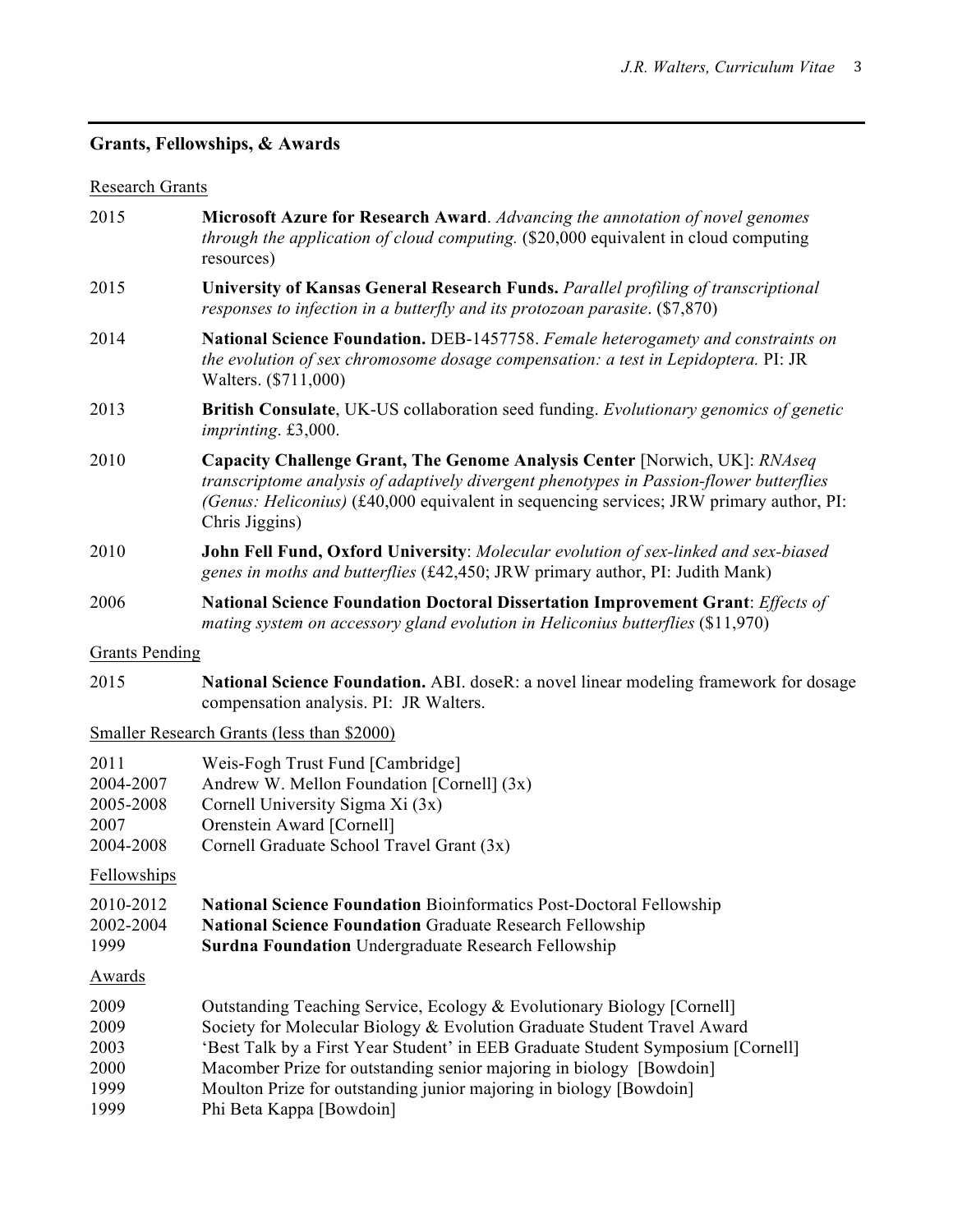# **Research experience**

| 2013-Present Principle Investigator                                                          | University of Kansas, Lawrence, KS                                                                  |
|----------------------------------------------------------------------------------------------|-----------------------------------------------------------------------------------------------------|
|                                                                                              | Directing a research program focused on functional and comparative genomics of Lepidoptera,         |
| with an emphasis on sex chromosome evolution and sperm proteomics.                           |                                                                                                     |
| 2013<br>Post-doctoral research                                                               | Stanford University, Palo Alto, CA                                                                  |
|                                                                                              | Population genomic analysis of genomic imprinting in mouse and humans, synthesizing                 |
|                                                                                              | genome-wide allele-specific expression and population-resequencing data to address patterns of      |
| adaptation and diversity at imprinted loci.                                                  |                                                                                                     |
| 2010-2012<br>Post-doctoral research                                                          | Cambridge University, Cambridge, UK                                                                 |
|                                                                                              | Genomic analyses of sex-chromosome evolution in Lepidoptera using microarrays, RNA-seq,             |
|                                                                                              | and genome re-sequencing to address dosage compensation, molecular adaptation, and                  |
| expression divergence.                                                                       |                                                                                                     |
| $\bullet$                                                                                    | Leading researcher in <i>Heliconius melpomene</i> genome project, coordinated research consortium   |
|                                                                                              | and implemented gene predictions. Active contributor to Manduca sexta genome project.               |
| Post-doctoral research<br>2011                                                               | European Bioinformatics Institute, Hinxton, UK                                                      |
| $\bullet$                                                                                    | Automated gene prediction of Heliconius melpomene genome and quality assessment of draft            |
| genomic assemblies. 6-month appointment.                                                     |                                                                                                     |
| 2009<br>Research Associate                                                                   | Cornell University, Ithaca, NY                                                                      |
| $\bullet$                                                                                    | Grant writing and project development for a population genomic analysis of the amphibian-           |
| killing chytrid fungus. 4-month appointment.                                                 |                                                                                                     |
| 2002-2009<br>Doctoral research                                                               | Cornell University, Ithaca, NY                                                                      |
|                                                                                              | Discovery, characterization, and molecular evolution of seminal fluid proteins in <i>Heliconius</i> |
| butterflies achieved via a synthesis of tropical field work, EST libraries, proteomics,      |                                                                                                     |
| phylogenetics, and bioinformatics.                                                           |                                                                                                     |
| 2001-2002 Laboratory Technician                                                              | University of Maryland, College Park, MD                                                            |
|                                                                                              | Tissue collection and RNA-isolation for cDNA libraries. Optimized microsatellite primers for        |
| high-throughput genotyping. 10 month appointment.                                            |                                                                                                     |
| 1999-2000<br><b>Undergraduate Thesis</b>                                                     | Bowdoin College, Brunswick, ME                                                                      |
|                                                                                              | Molecular evolutionary analysis of a C. elegans sperm protein; PCR, cloning, sequencing.            |
| 1998<br>Research Assistant                                                                   | Missouri Ozark Forest Ecosystem Project                                                             |
| Mist-netting, nest-searching, and spot-mapping song birds. 3-month appointment.<br>$\bullet$ |                                                                                                     |
|                                                                                              |                                                                                                     |
| <b>Research Training</b>                                                                     |                                                                                                     |
| 2015<br>University of Maryland, Gaithersburg, MD                                             |                                                                                                     |
|                                                                                              | Insect Transgenic Technologies Workshop, 5-day course in theory and application of transgenic       |
| methods in insects.                                                                          |                                                                                                     |
| European Bioinformatics Institute, Hinxton, United Kingdom<br>2011                           |                                                                                                     |
|                                                                                              | <i>Advanced RNA-seq analysis:</i> 2-day course covering quality control and genome-wide             |
| differential gene expression analysis using RNA-seq data.                                    |                                                                                                     |
| National Evolutionary Synthesis Center (NESCent), Raleigh, NC<br>2008                        |                                                                                                     |
|                                                                                              | Computational Phyloinformatics Workshop: 10-day course focused on writing custom BioPerl            |
|                                                                                              |                                                                                                     |

scripts and testing molecular evolutionary hypotheses.

- 2007 Woods Hole Marine Biological Laboratory, Woods Hole, MA
	- *Workshop on Molecular Evolution*. 2-week intensive course on computational methods and analyses used in molecular evolutionary research.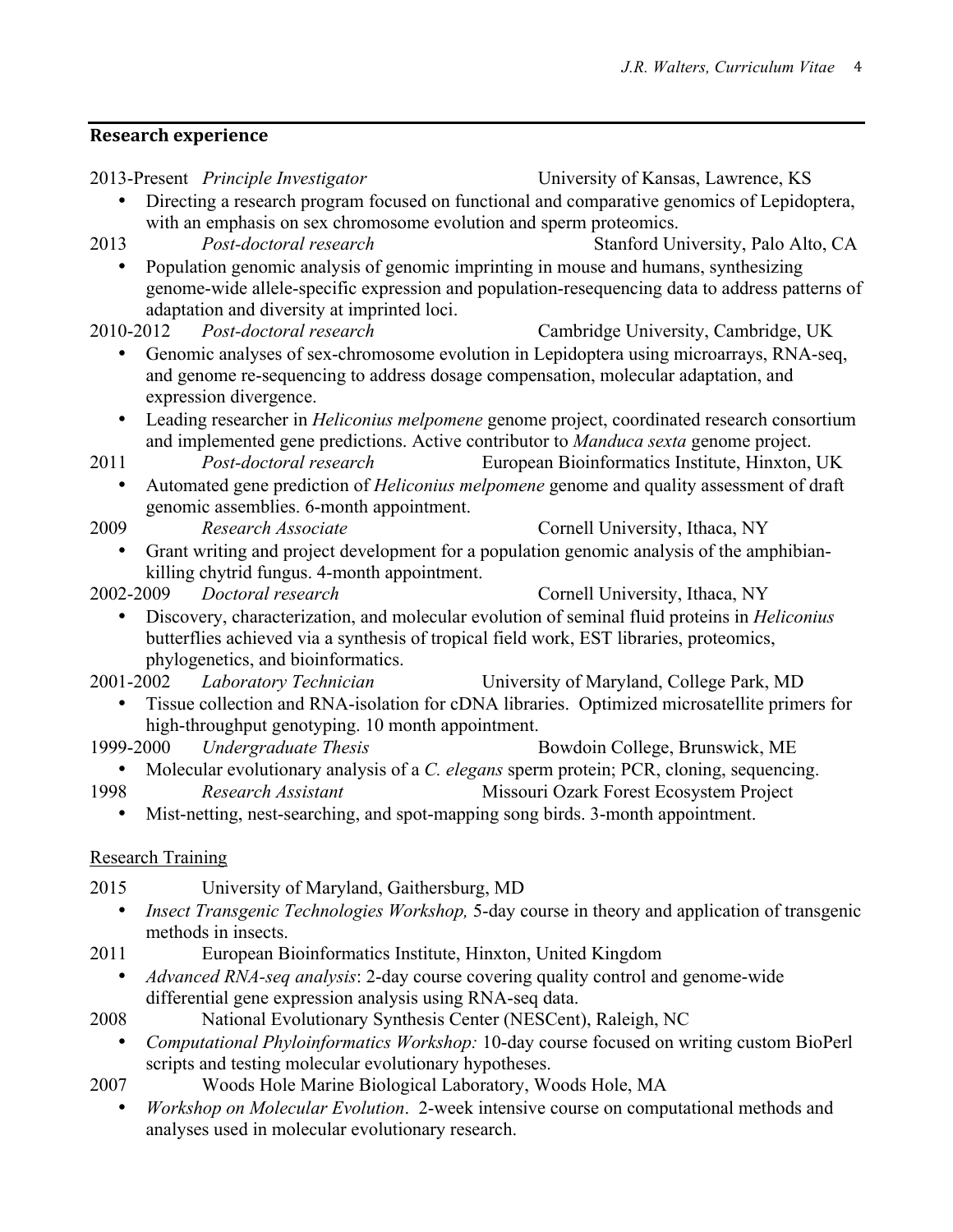# **Mentoring and Teaching**

### Mentoring

*Post-doctoral researchers*

2014-present Dr. Christopher Hamm

2015-present Dr. Luiqi (Aloy) Gu

*Graduate Students, Primary advisor*

2013-2015 Desiree Harpel, MS completed 2015. Currently a PhD student at University of Florida 2014-present Andrew Mongue. PhD candidate EEB, KU

*Graduate Students, Committee member*

- 2013- present Boryana Koseva (PhD Candidate EEB, KU)
- 2013- present Alexis Erwin (PhD Candidate EEB, KU)
- 2013- present Lucas Hemmer (PhD Candidate EEB, KU)
- 2013- present Kaila Colyott (PhD Candidate EEB, KU)
- 2013- present Luke Campillo (MS Candidate EEB, KU)

### *Undergraduate Students*

2014-present Channing Shives. KU Gould summer fellowship & Independent study.

- 2015 Danny Thiesen. Spring semester volunteer.
- 2015 Derrick Harms. Summer REU student.
- 2015 T. Jeffry Cole. Summer REU student.
- 2014 Margaret Stratton. Summer REU student.

# Teaching

2013 – Present *Instructor* University of Kansas

- **R programming for biologists (BIOL701)**. Fall 2013 & 2015
	- 3 credit graduate seminar with 10-20 students.
	- a semester long comprehensive introduction to the R statistical programming language focusing on biological research applications.
	- Student evaluation score: 4.63 of 5 possible points

**Principles of genetics (BIOL350).** Fall 2014, Spring 2015

- 4 credit undergraduate lecture with discussion sections (co-taught 50%). 100-200 students.
- Introductory genetics course required for all KU biology majors.
- Student evaluation score: 4.57 of 5 possible points

# 2002-2009 *Teaching Assistant* Ecology & Evolutionary Biology, Cornell University

- Special Assistant to curriculum/lecture revision team for Intro Evolutionary Biology
- Evolutionary Biology: *Writing in the Majors*, a selective writing-intensive section of the introductory course for which I independently developed the curriculum
- Topics in Ecology and Evolution, the first-year graduate student core course
- Macroevolution
- Speciation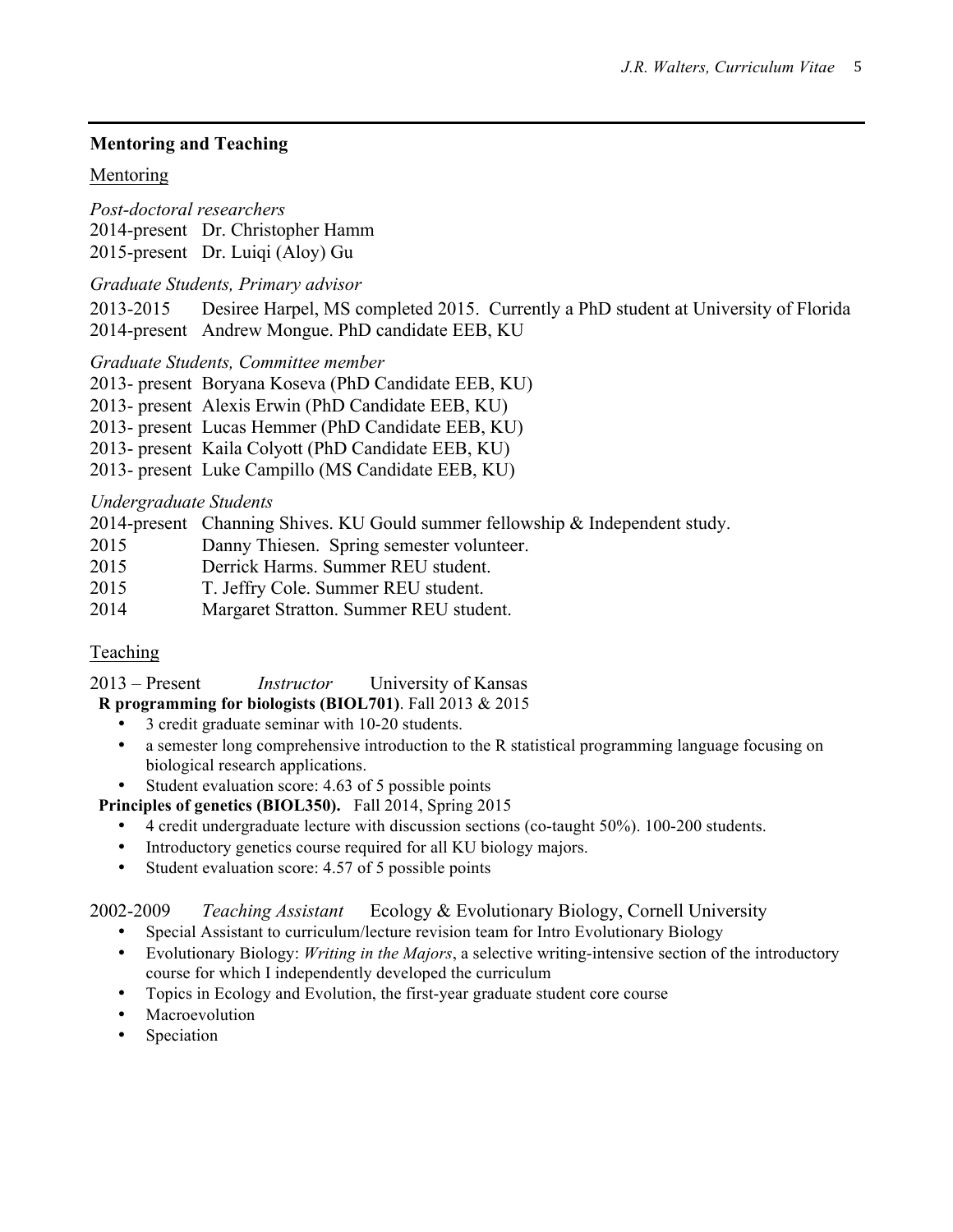#### **Presentations and Seminars**

### Invited Seminars

- Ecology and Evolution, Kansas State University, Manhattan, KS
- University of California, Riverside, Entomology
- University of Edinburgh, Institute of Evolutionary Biology
- University of California, Berkeley, Museum of Vertebrate Zoology
- Ecology and Evolution, University of Kansas, Lawrence, KS
- Bowdoin College, Brunswick, ME
- Ecology and Evolutionary Biology, Cornell University
- Department of Biology, Duke University

Invited Conference Presentations

- (Forthcoming) International Congress of Entomology, Orlando, FL
- (Forthcoming) Entomological Society of America, Minneapolis, MN
- Arthropod Genomics Symposium, Manhattan, KS
- International conference on the Biology of Butterflies, Turku, Finland

Contributed Conference Presentations

- International workshop on molecular biology and genetics of the Lepidoptera
- Society for the study of evolution, Ottawa, Ontario, Canada
- Society for the study of evolution, University of Oklahoma, Norman
- Unifying behavioural & genomic in sexual selection research, University of Bath, UK
- Society for molecular biology and evolution, University of Iowa
- Society for the study of evolution, University of Minnesota
- Ecology and evolution graduate student symposium, Cornell University
- Eastern great lakes molecular evolution, University of Toronto
- Society for the study of evolution, SUNY Stoney Brook
- Ecology and evolution graduate student symposium, Cornell University
- Ecology and evolution graduate student symposium, Cornell University

Conference Posters

- Society for the study of evolution, Raleigh, NC
- Society for molecular biology and evolution, Chicago, IL
- Ecological Genomics, Kansas State University
- Ecological & Evolutionary Genomics, Gordon Conference, University of New England
- Arthropod Genomics Symposium, Kansas State University
- Arthropod Genomics Symposium, Kansas State University
- Society for molecular biology and evolution, Dalhousie University
- Eastern great lakes molecular evolution, SUNY Albany